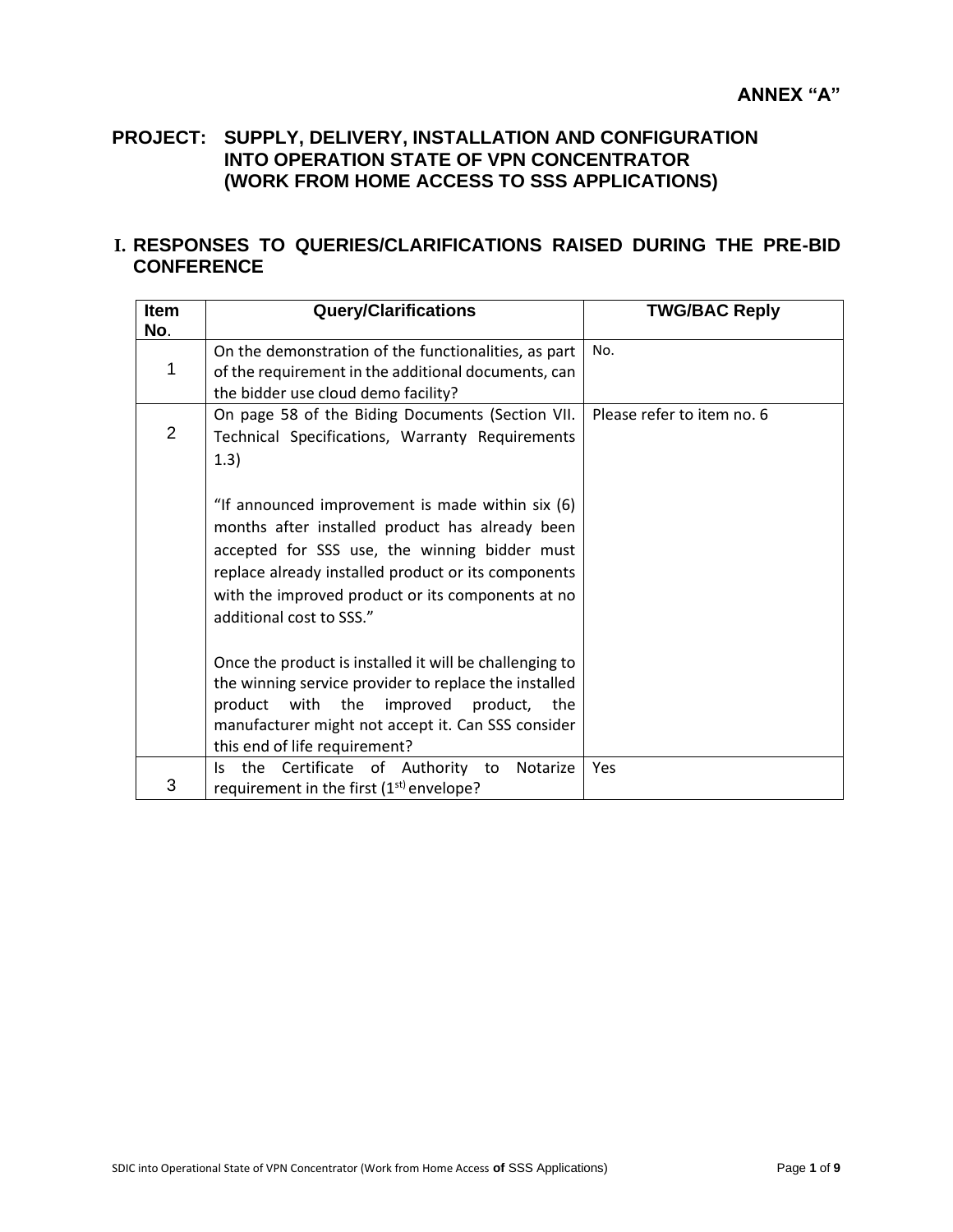| <b>Item</b><br>No. | <b>Queries/Clarifications</b>                                                                                                                                                                                                                                                                                                                                                                                                                                                   | <b>TWG Reply</b>                                                                                                                    |
|--------------------|---------------------------------------------------------------------------------------------------------------------------------------------------------------------------------------------------------------------------------------------------------------------------------------------------------------------------------------------------------------------------------------------------------------------------------------------------------------------------------|-------------------------------------------------------------------------------------------------------------------------------------|
| $\overline{4}$     | A. DURING POST QUALIFICATION<br>"The bidder being evaluated must provide, deliver<br>and install the demo hardware and software to the<br>SSS Main Office within the period specified by BAC<br>to enable the TWG to test the proposed solution's<br>capability to perform the functionalities and<br>features stated under Section VII, Technical<br>Specifications."                                                                                                          |                                                                                                                                     |
|                    | Question 1.1: Since the demo focuses on the<br>capability to perform the functionalities and<br>features, can we use any model of hardware<br>appliance or can you also consider VPN demo on<br>virtualized machine?                                                                                                                                                                                                                                                            | Yes, however demo unit software<br>version must be equal with the<br>proposed solution.                                             |
|                    | <b>Question 1.2:</b> As option and in compliance with<br>IATF health protocol policies to fight Covid-19,<br>where face-to-face meetings are highly discouraged<br>while virtual meetings are recommended, can you<br>consider virtual demo or online/ cloud demo?                                                                                                                                                                                                              | No. The personnel who will<br>conduct the demo should have a<br>negative RTPCR result three (3)<br>days prior to the demo schedule. |
| 5                  | Under page 55, Section VI. Schedule of<br>Requirement<br>Within sixty (60) calendar days upon receipt of                                                                                                                                                                                                                                                                                                                                                                        | No.                                                                                                                                 |
|                    | notice to proceed<br>Question 2.1: For the Supply, Delivery, Installation<br>and Configuration into Operational State of VPN<br>Concentrator, can we request for 30 days extension<br>from the 60 calendar days thereby making it 90<br>calendar days upon receipt of notice to proceed? This<br>is to give way for the End-User Statement that will<br>be required from SSS prior to ordering of the<br>equipment.                                                             |                                                                                                                                     |
|                    | End-User Statement is mandatory requirement and<br>manufacturer's policy to comply fully with U.S.<br>government and host country government laws and<br>regulations. Under no circumstances will the<br>manufacturer sell or ship product contrary to U.S.<br>export control regulations. Bidder will send the End<br>User Statement to SSS for approval and signature.<br>This is Manufacturer's requirement for Global Trade<br>Compliance for any IT Security related tool. |                                                                                                                                     |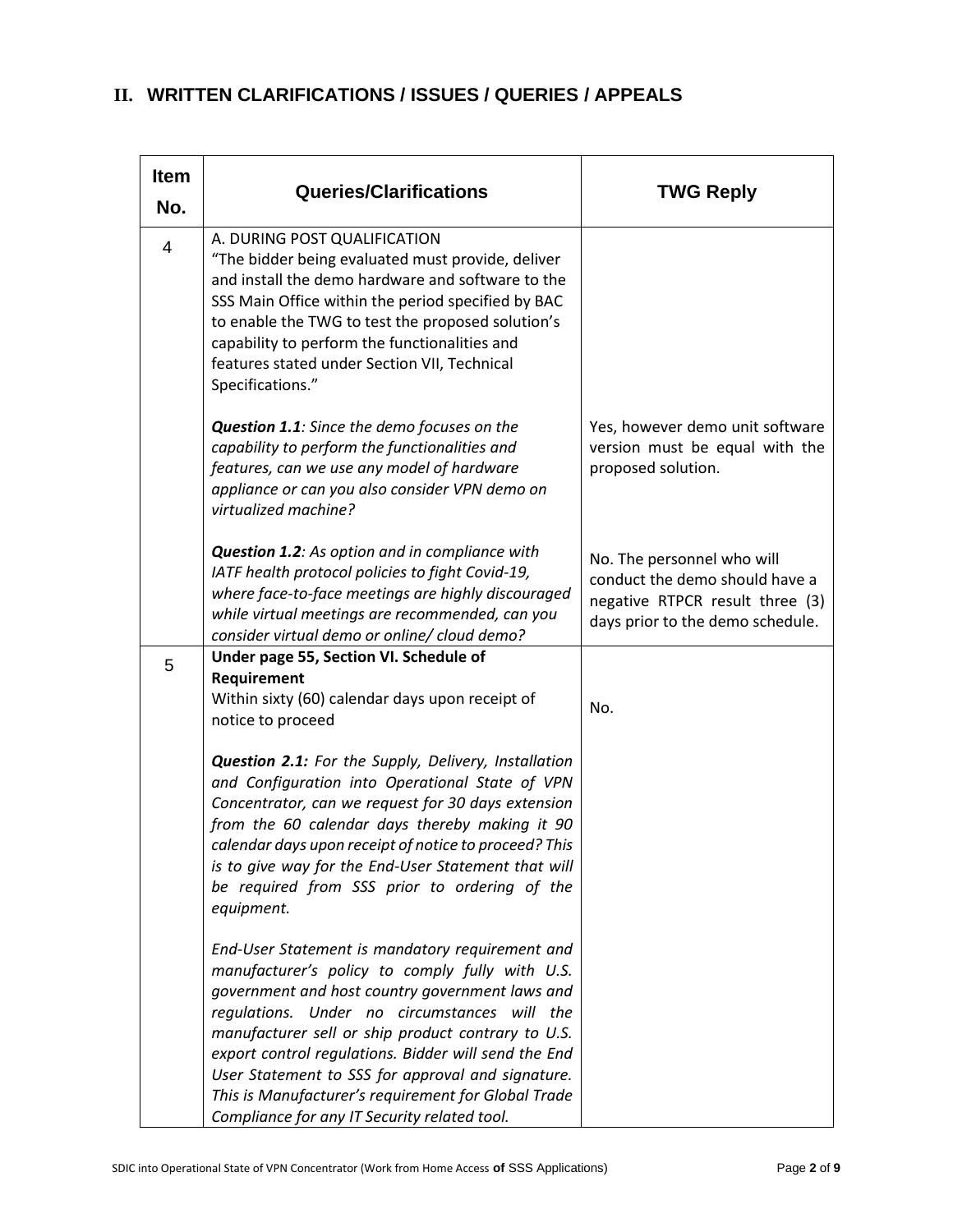| 6              | Under Page 58, 2. Warranty Requirements, Item                                                                                                                                                                                                                                                                                                                                                                                                                                                                                                                  |                                                                                                                                                                                                                                                                                                                                                                              |
|----------------|----------------------------------------------------------------------------------------------------------------------------------------------------------------------------------------------------------------------------------------------------------------------------------------------------------------------------------------------------------------------------------------------------------------------------------------------------------------------------------------------------------------------------------------------------------------|------------------------------------------------------------------------------------------------------------------------------------------------------------------------------------------------------------------------------------------------------------------------------------------------------------------------------------------------------------------------------|
|                | 1.3                                                                                                                                                                                                                                                                                                                                                                                                                                                                                                                                                            |                                                                                                                                                                                                                                                                                                                                                                              |
|                | "If announced improvement is made within six (6)<br>months after installed product has already been<br>accepted for SSS use, the winning bidder must<br>replace already installed product or its components<br>with the improved product or its components at no<br>additional cost to SSS."                                                                                                                                                                                                                                                                   |                                                                                                                                                                                                                                                                                                                                                                              |
|                | Question 3.1: Can you consider below statement or<br>requirement? "If End of Life (EOL) declaration is<br>made within six (6) months after installed product<br>has already been accepted for SSS use, the winning<br>bidder must replace already installed product or its<br>components with the improved product or its<br>components at no additional cost to SSS."                                                                                                                                                                                         | This amends warranty<br>Yes.<br>requirements 1.3.<br>If End of Life (EOL) declaration is<br>made within six (6) months after<br>installed product has already been<br>accepted for SSS use, the winning<br>bidder must replace<br>already<br>installed<br>product<br>its<br>or<br>components with the improved<br>product or its components at no<br>additional cost to SSS. |
| $\overline{7}$ | <b>Under Section VII. Technical Specification,</b>                                                                                                                                                                                                                                                                                                                                                                                                                                                                                                             |                                                                                                                                                                                                                                                                                                                                                                              |
|                | Warranty Requirement Page 59 Item 2.2.7, and                                                                                                                                                                                                                                                                                                                                                                                                                                                                                                                   |                                                                                                                                                                                                                                                                                                                                                                              |
|                | Page 62 Item 1.4.7                                                                                                                                                                                                                                                                                                                                                                                                                                                                                                                                             |                                                                                                                                                                                                                                                                                                                                                                              |
|                | 2.2.7 If within 24 hours, upon arriving onsite, the<br>service contractor fails to restore / repair the<br>malfunctioning part / component, the service<br>contractor must supply and install a service unit<br>within the next 12 hours. SSS use of service units<br>must not exceed 15 calendar days from the date the<br>problem was first reported to the supplier, defective<br>units must be fixed or replaced within 15 days. All<br>shipment / delivery fees must be charged against the<br>account of the service contractor.                         |                                                                                                                                                                                                                                                                                                                                                                              |
|                | 1.4.7 If within 48 hours, upon arriving on site, the<br>service contractor fails to restore / repair the<br>malfunctioning part / component, the service<br>contractor must supply and install a service unit<br>within the next 24 hours. SSS use of said service unit<br>must not exceed 30 calendar days, a new equipment<br>of the same brand and of equivalent or better<br>specifications must be provided as replacement to<br>the defective equipment. All shipment/delivery fees<br>must be charged against the account of the service<br>contractor. |                                                                                                                                                                                                                                                                                                                                                                              |
|                | Question 4.1: Can we follow item 1.4.7?                                                                                                                                                                                                                                                                                                                                                                                                                                                                                                                        | <b>Yes</b>                                                                                                                                                                                                                                                                                                                                                                   |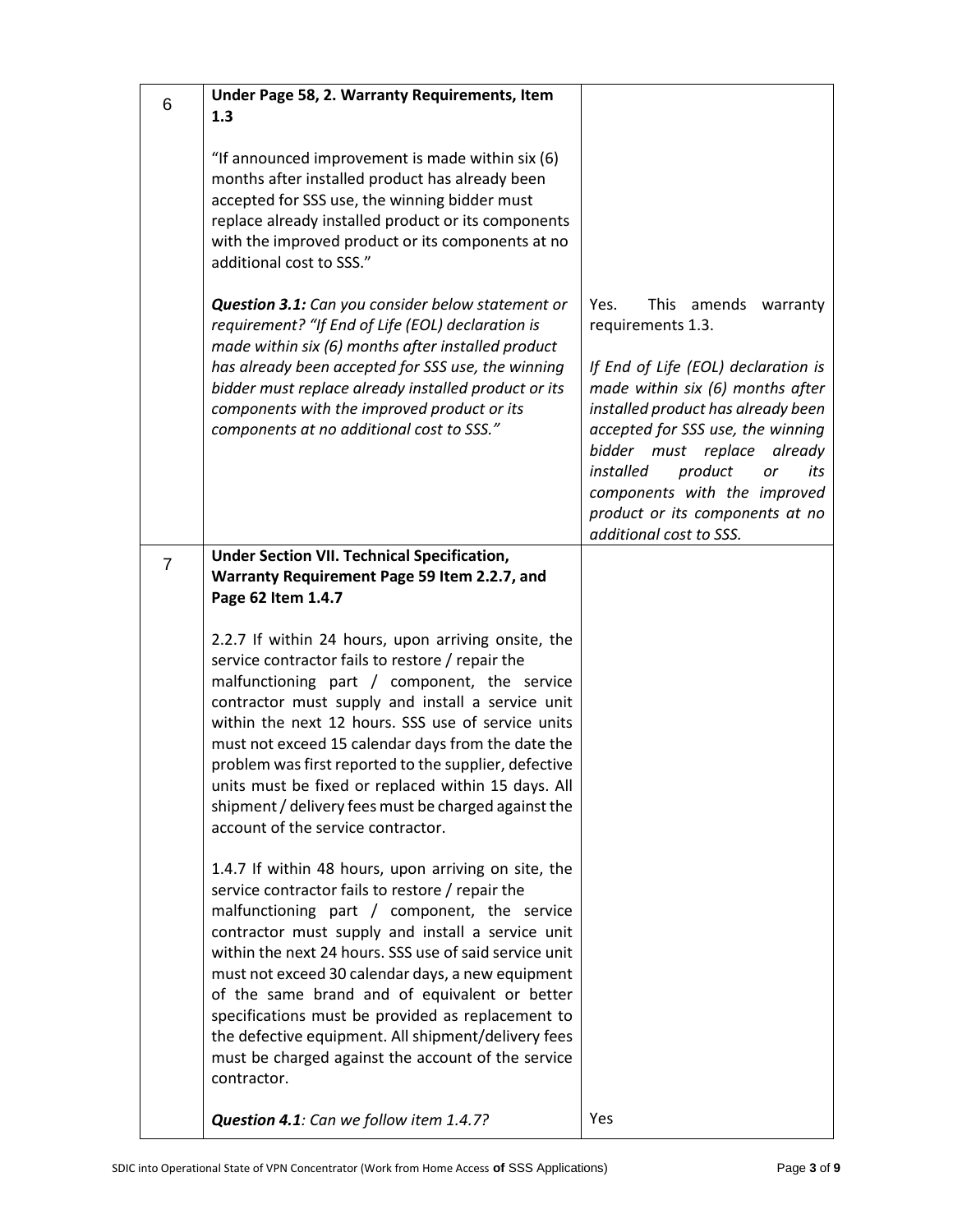|    | <b>Question 4.2:</b> For the replacement of the defective<br>unit, can you consider 45 days on the delivery<br>instead of 30 days? Due to current pandemic,<br>standard replacement delivery now is already 45<br>calendar days minimum.                                                                                                                                                                                                                                                                                                                                                                                                                                             | delivery<br>Yes,<br>the<br>of<br>the<br>replacement unit will be within 45<br>calendar days provided that the<br>installed service unit shall be<br>retained by SSS until delivery of<br>the replacement unit.<br>This amends item 1.4.7 of the |
|----|--------------------------------------------------------------------------------------------------------------------------------------------------------------------------------------------------------------------------------------------------------------------------------------------------------------------------------------------------------------------------------------------------------------------------------------------------------------------------------------------------------------------------------------------------------------------------------------------------------------------------------------------------------------------------------------|-------------------------------------------------------------------------------------------------------------------------------------------------------------------------------------------------------------------------------------------------|
|    |                                                                                                                                                                                                                                                                                                                                                                                                                                                                                                                                                                                                                                                                                      | <b>Warranty Requirements.</b>                                                                                                                                                                                                                   |
| 8  | Under page 29. Section III. Bid Data Sheet, Item<br>12.1(a)<br>(d) Resumes of the Project Management<br>professional and all the support personnel to be<br>deployed in the project upon submission of the bid.<br>Question 5.1: For the Project Management<br>professional, aside from resume needed, would you<br>accept project manager with certificate for Certified<br>Associate in Project Management (CAPM)?                                                                                                                                                                                                                                                                 | Yes                                                                                                                                                                                                                                             |
| 9  | 1.2<br>Interfaces and Modules (minimum)<br>• GE RJ45 Ports: 10<br>• 10 GE SFP+ / GE SFP Slots: 16<br>• 2 x 10GE SFP SX Transceivers<br>• 2 x 1GE SFP SX Transceivers<br>• Console Port: 1<br>• USB Port: 1<br>• Onboard Storage: 2 TB<br>• Can we request to reduce the port and storage<br>since we won't use all them in production.<br>GE RJ45 Ports = 6 Ports instead of 10<br>$\Omega$<br>10 GE SFP+ / GE SFP Slots: 12 instead of 16<br>$\circ$<br>Onboard storage: 1TB instead of 2TB - 2TB<br>$\circ$<br>storage is not necessity for VPN Solution it<br>is not a file server<br>*The request are reasonable and it won't<br>affect the functionality of VPN<br>Concentrator | <b>Yes</b><br>Yes<br>Yes<br>This amends Item 1.2 of the<br><b>Technical Specifications.</b>                                                                                                                                                     |
| 10 | 1.3<br>Firewall Throughput: 100 Gbps<br>Same rationale with 1.3. Why need 98 Gbps<br>Throughput                                                                                                                                                                                                                                                                                                                                                                                                                                                                                                                                                                                      |                                                                                                                                                                                                                                                 |
|    | Can we request to lower it to 20 Gbps                                                                                                                                                                                                                                                                                                                                                                                                                                                                                                                                                                                                                                                | No                                                                                                                                                                                                                                              |
| 11 | 1.8<br>SSL VPN Concurrent Users: 30,000<br>Can we request to lower it to 10,000 users? The<br>user requirement from $1.19$ is only<br>VPN                                                                                                                                                                                                                                                                                                                                                                                                                                                                                                                                            | Yes                                                                                                                                                                                                                                             |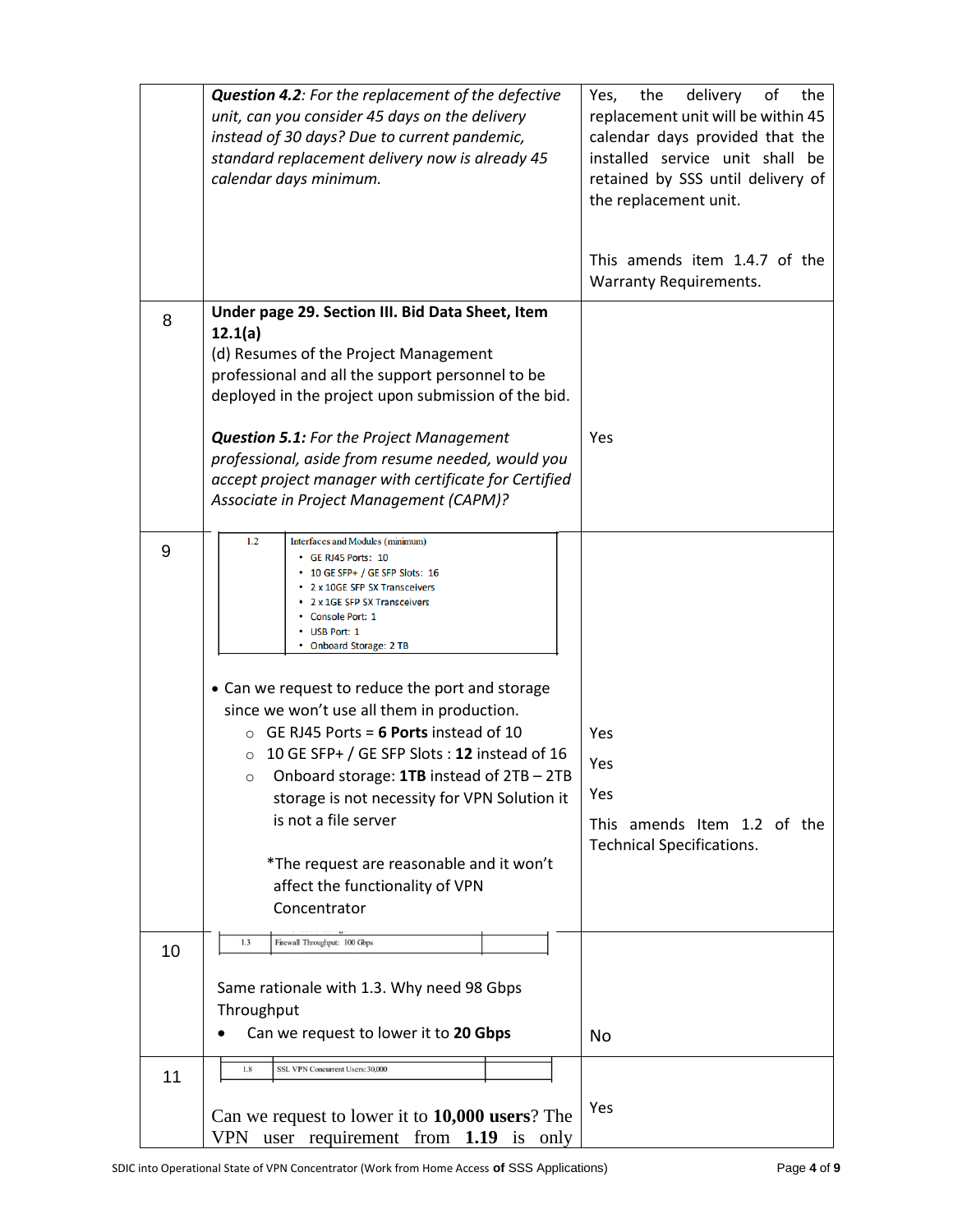|    | 5,000. 10K VPN Concurrent users is still<br>enough to cover future growth. It won't affect<br>the performance and it will make the TOR open<br>for all vendor                                                                                                                                                                                                                                                                                                                                                                                                                                                                                                                                                                                                                                                                                                                                             | This amends Item 1.8 of the<br><b>Technical Specifications.</b>                                                                           |
|----|-----------------------------------------------------------------------------------------------------------------------------------------------------------------------------------------------------------------------------------------------------------------------------------------------------------------------------------------------------------------------------------------------------------------------------------------------------------------------------------------------------------------------------------------------------------------------------------------------------------------------------------------------------------------------------------------------------------------------------------------------------------------------------------------------------------------------------------------------------------------------------------------------------------|-------------------------------------------------------------------------------------------------------------------------------------------|
| 12 | <b>Location of DR Site</b>                                                                                                                                                                                                                                                                                                                                                                                                                                                                                                                                                                                                                                                                                                                                                                                                                                                                                | Within the National Capital<br>Region (exact address to be<br>provided to the winning bidder)                                             |
| 13 | What is the power cord requirement?                                                                                                                                                                                                                                                                                                                                                                                                                                                                                                                                                                                                                                                                                                                                                                                                                                                                       | Three prong power cord for Type<br><b>B</b> outlet                                                                                        |
| 14 | Do we need to provide power cable?                                                                                                                                                                                                                                                                                                                                                                                                                                                                                                                                                                                                                                                                                                                                                                                                                                                                        | Yes.                                                                                                                                      |
|    | If Yes How long and What type of cable?                                                                                                                                                                                                                                                                                                                                                                                                                                                                                                                                                                                                                                                                                                                                                                                                                                                                   | At least 2 meters long, royal cord.                                                                                                       |
| 15 | Please provide the high-level<br>architecture/topology? Please provide both HO and<br><b>DR Site</b>                                                                                                                                                                                                                                                                                                                                                                                                                                                                                                                                                                                                                                                                                                                                                                                                      | Please refer to Annex B.                                                                                                                  |
| 16 | Don't limit the solution to VPN. It's a working<br>solution but it is OLD and vulnerable (ex MITM<br>Attack).                                                                                                                                                                                                                                                                                                                                                                                                                                                                                                                                                                                                                                                                                                                                                                                             |                                                                                                                                           |
|    | Make your solution more future proof for future<br>requirement that are by default included in most<br>access control solution (VPN) and doesn't need<br>additional cost. Look for solution that could<br>provide:<br>Zero - Trust Access - Modern way of secure<br>а.<br>access. Secure option for WFH.<br>MS Certified ADFS Proxy - For SSS that is a<br>b.<br>heavy Sharepoint user, this important for you<br>Single Sing On<br>c.<br>OAuth / OIDC<br>d.<br><b>API Authentication Security</b><br>e.<br>f.<br>Can support legacy Authentication for SSS<br>Legacy Apps (Ex Kerberos) - to Provide<br>modern authentication to your legacy<br>applications<br>*This are normally included in access control<br>solution and doesn't need extra cost. Why<br>exclude them in the requirement and only<br>require VPN if they can do more than that?<br>*Why settle for less, if you can get it for free | The requirement listed in Section<br>VII are the minimum<br>requirements. Vendors can<br>include the said features in their<br>solutions. |
| 17 | Can we provide a demo through cloud with same<br>features of offered on-premise (hardware) during<br>post-qualification?                                                                                                                                                                                                                                                                                                                                                                                                                                                                                                                                                                                                                                                                                                                                                                                  | No.                                                                                                                                       |
| 18 | Can we provide instead a Certification or Proof of<br>Authority from the principal, distributor or Channel                                                                                                                                                                                                                                                                                                                                                                                                                                                                                                                                                                                                                                                                                                                                                                                                | Yes.                                                                                                                                      |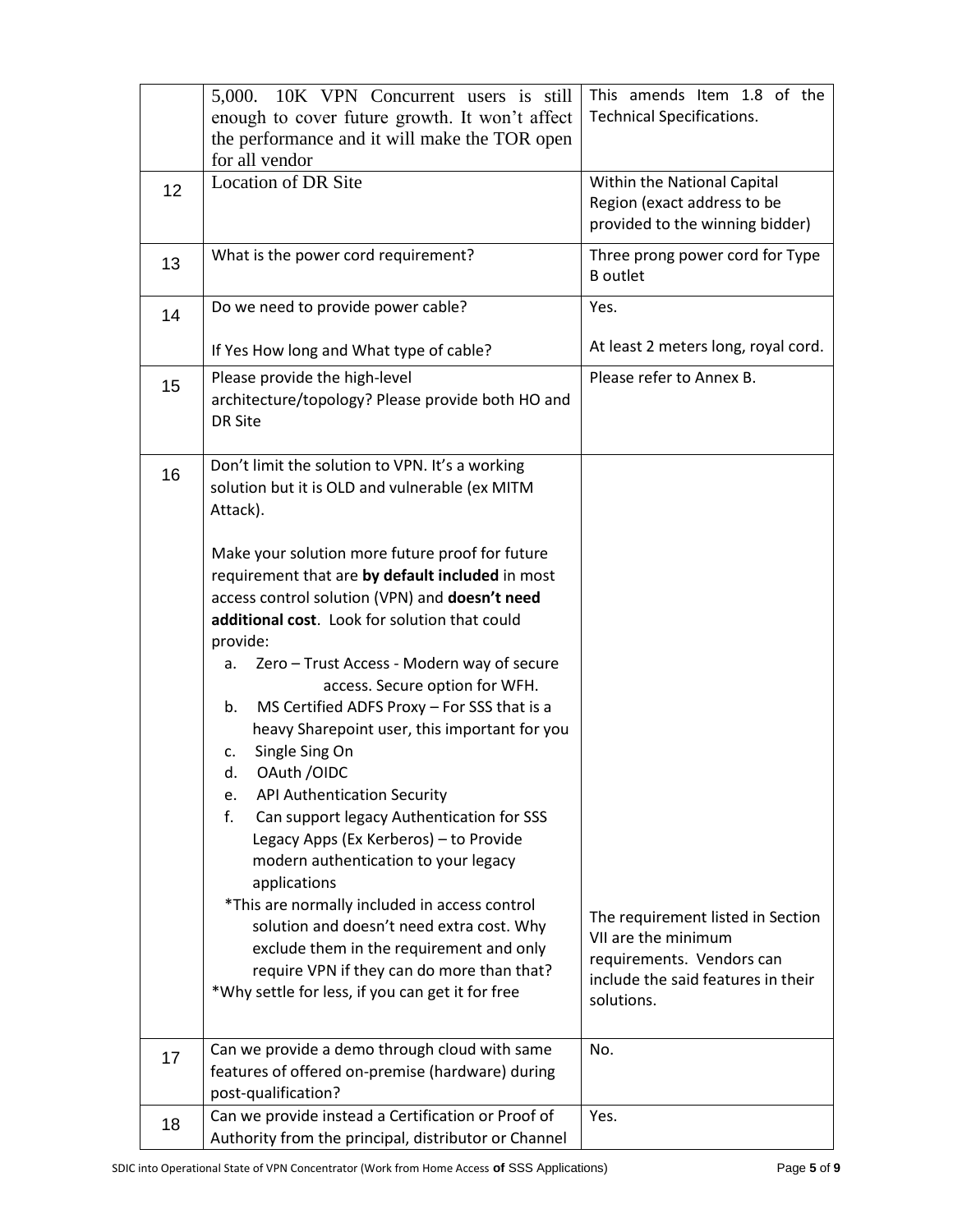| Partner showing that that we are an existing                                                                                                                                                                                   |                                                                                                                                                                                      |
|--------------------------------------------------------------------------------------------------------------------------------------------------------------------------------------------------------------------------------|--------------------------------------------------------------------------------------------------------------------------------------------------------------------------------------|
| certified partner and authorized to supply/deliver                                                                                                                                                                             |                                                                                                                                                                                      |
| the offered solution and to provide technical                                                                                                                                                                                  |                                                                                                                                                                                      |
| support services in replacement of Tier 1 partner                                                                                                                                                                              |                                                                                                                                                                                      |
| requirement?                                                                                                                                                                                                                   |                                                                                                                                                                                      |
|                                                                                                                                                                                                                                |                                                                                                                                                                                      |
| b.1. From the bidder stating availability of spare parts within the                                                                                                                                                            |                                                                                                                                                                                      |
| b.2. Authorized Resellership/Dealership of the proposed product/s,<br>if he bidder is not the manufacturer of the proposed product/s                                                                                           |                                                                                                                                                                                      |
| <b>b.3.</b> From the manufacturer local office (Philippines) stating that                                                                                                                                                      |                                                                                                                                                                                      |
| b.4. Bidder is in the network system integration business for at<br>least five (5) years in the Philippines and system integrator<br>partner of the proposed brand for the last three (3) years.                               |                                                                                                                                                                                      |
| page 28.                                                                                                                                                                                                                       |                                                                                                                                                                                      |
| Is the Tier 1 partnership must be comply?                                                                                                                                                                                      | Tier 1 or its equivalent only.                                                                                                                                                       |
| How about tier 2?                                                                                                                                                                                                              | No.                                                                                                                                                                                  |
| Technical Specification item 1.2 page 56.                                                                                                                                                                                      |                                                                                                                                                                                      |
| Are the number of ports of 1GE must be comply?                                                                                                                                                                                 | Refer to Item No. 9                                                                                                                                                                  |
| Can we add copper tranceiver to comply the<br>requirement?                                                                                                                                                                     | Refer to Item No. 9                                                                                                                                                                  |
| Technical Specification, VPN Capabilities item 1.31,<br>page 58.                                                                                                                                                               |                                                                                                                                                                                      |
| May we know the use case for this item "Must have<br>a virtual desktop option to isolate the SSL VPN<br>session from the client computer's desktop<br>environment"? This item can only be supported by                         | SSL VPN should be able to run on<br>virtual desktop environment.                                                                                                                     |
| Technical Specification, Operating System and<br>Management requirement item 1.13, page 57.                                                                                                                                    |                                                                                                                                                                                      |
| Regarding the item "Have option for encrypted<br>backup file", may we request to remove this item,<br>since it is not nesscary in the routine O&M senario.                                                                     | No.                                                                                                                                                                                  |
| Page 56, Item 1.2                                                                                                                                                                                                              |                                                                                                                                                                                      |
| Interfaces and Modules (minimum)<br>· GE RJ45 Ports: 10<br>• 10 GE SFP+ / GE SFP Slots: 16<br>• 2 x 10GE SFP SX Transceivers<br>• 2 x 1GE SFP SX Transceivers<br>• Console Port: 1<br>• USB Port: 1<br>• Onboard Storage: 2 TB |                                                                                                                                                                                      |
|                                                                                                                                                                                                                                | (b) Certification of the following:<br>warranty and maintenance period<br>to be issued by the manufacturer<br>the bidder is a Tier1 partner or equivalent<br>particular manufacturer |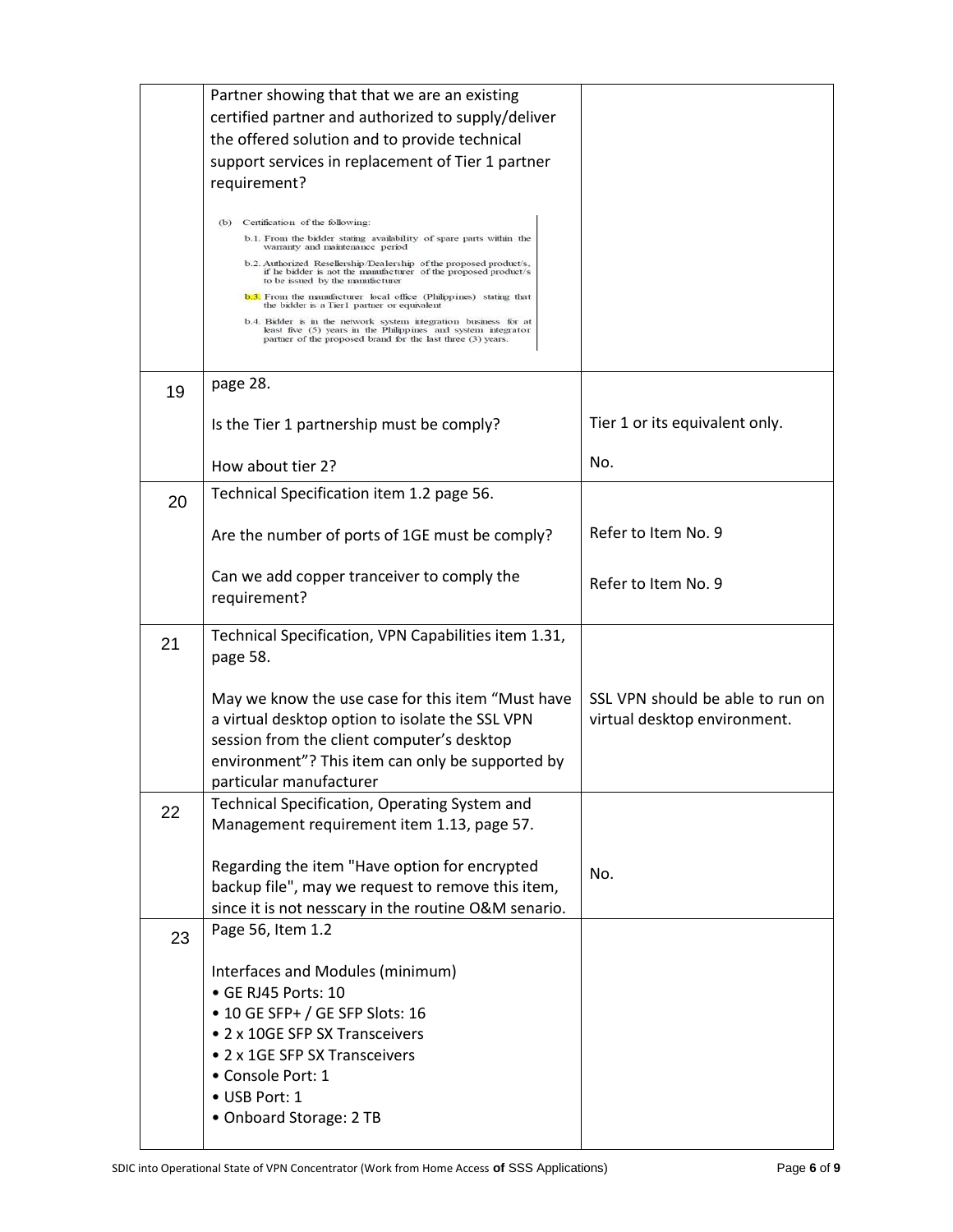|    | Regarding the port, we proposed the devices can<br>not excatly match the requirement espeially the 1G<br>speed port, but we proposed higher speed for the<br>future use, such as: 2*100G (QSFP28) + 2*40G<br>(QSFP+) + 20*10GE (SFP+) + 2*10GE (SFP+) +<br>1*Console Port + 1*USB 3.0, Is it okay?<br>Regarding the item "Onboard Storage", since it is<br>VPN CONCENTRATOR purpose, there is not too<br>much logs need so large onboard Storage. 1TB can | Please refer to Item No. 9.<br>Please refer to Item No. 9. |
|----|-----------------------------------------------------------------------------------------------------------------------------------------------------------------------------------------------------------------------------------------------------------------------------------------------------------------------------------------------------------------------------------------------------------------------------------------------------------|------------------------------------------------------------|
|    | meet next 10 years requirement already.<br>May we request change into "Onboard Storage: 1<br>TB"                                                                                                                                                                                                                                                                                                                                                          |                                                            |
| 24 | Page 56, Item 1.3                                                                                                                                                                                                                                                                                                                                                                                                                                         |                                                            |
|    | Firewall Throughput: 100 Gbps                                                                                                                                                                                                                                                                                                                                                                                                                             |                                                            |
|    | Because item 1.2 indicate that 16 x 10GE SFP+<br>Slots, can we request to adjust the firewall<br>throughput into 160Gbps?                                                                                                                                                                                                                                                                                                                                 | No.                                                        |
| 25 | Page 57, Item 1.13                                                                                                                                                                                                                                                                                                                                                                                                                                        |                                                            |
|    | The configurations on the device must:<br>. Be easily backup or restored via GUI and CLI<br>to/from local PC,<br>remote centralized management or USB disk<br>• Provide CLI command configuration file that is<br>readable by<br><b>Windows Notepad</b><br>• Have option for encrypted backup file                                                                                                                                                        |                                                            |
|    | Regarding the item "Have option for encrypted<br>backup file", may we request to remove this item,<br>since it is not nesscary in the routine O&M senario.                                                                                                                                                                                                                                                                                                | Please refer to Item No. 22.                               |
| 26 | Page 58, Item 1.31                                                                                                                                                                                                                                                                                                                                                                                                                                        |                                                            |
|    | Must have a virtual desktop option to isolate the<br>SSL VPN session from the client computer's desktop<br>environment.                                                                                                                                                                                                                                                                                                                                   |                                                            |
|    | This item can only be supported by particular<br>manufacturer.                                                                                                                                                                                                                                                                                                                                                                                            |                                                            |
|    | We respectfully request to remove this item?                                                                                                                                                                                                                                                                                                                                                                                                              | No.                                                        |
|    | May we know the use case for this item?                                                                                                                                                                                                                                                                                                                                                                                                                   | Please refer to Item No. 21.                               |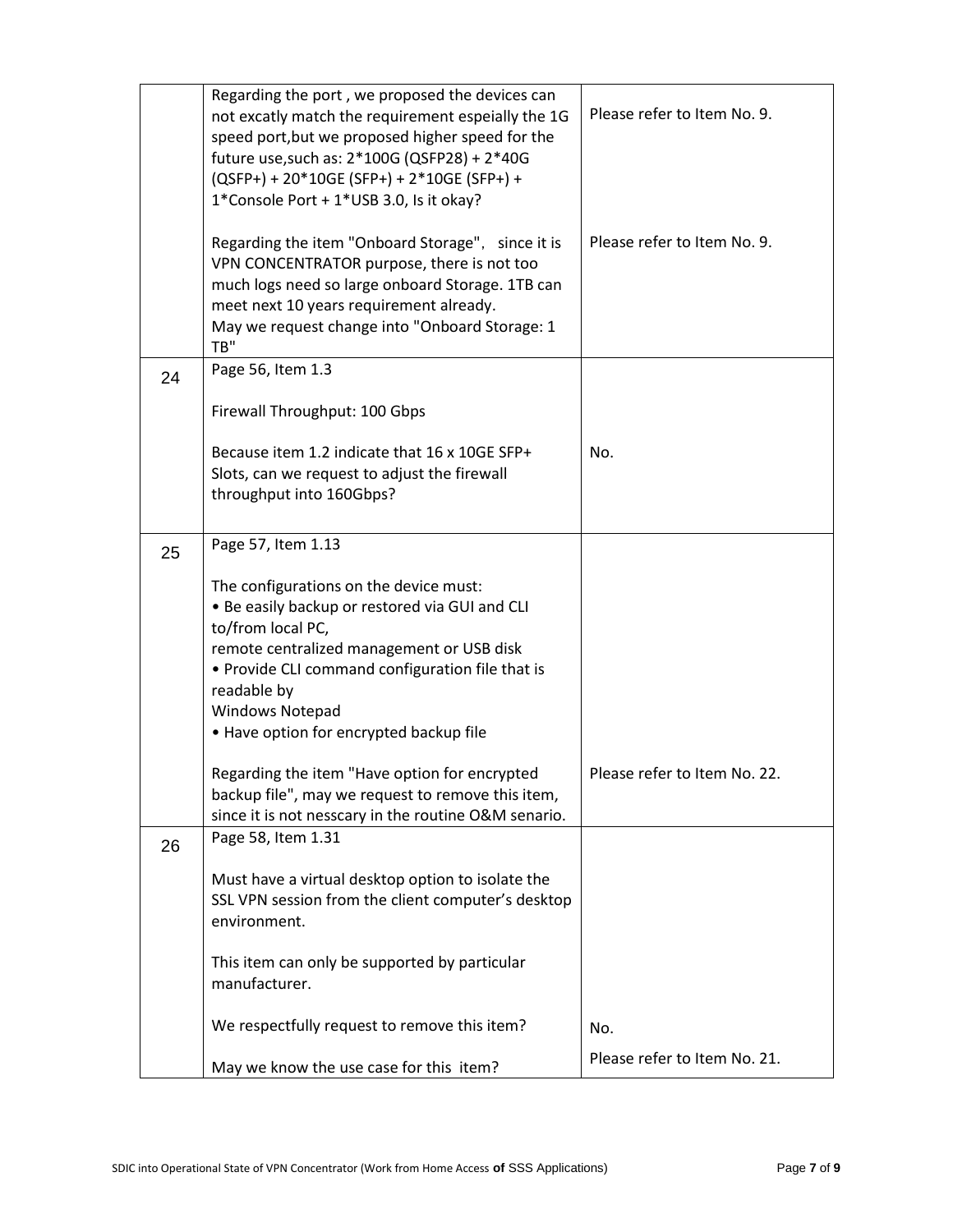## OTHER CLARIFICATIONS:

The following documents **SHALL** be submitted together with the Statement of Compliance with the Technical Specifications:

- 1. Certification of the following:
	- a. From the bidder stating availability of spare parts within the warranty and maintenance period
	- b. Authorized Resellership/Dealership of the proposed product/s, if he bidder is not the manufacturer of the proposed product/s to be issued by the manufacturer
	- c. From the manufacturer local office (Philippines) stating that the bidder is a Tier1 partner or equivalent
	- d Bidder is in the network system integration business for at least five (5) years in the Philippines and system integrator partner of the proposed brand for the last three (3) years.
- 2. List of Certified Personnel for the following:
	- $\Box$ Two (2) Certified Security Professional or Expert
	- Submit photocopy of valid certification, resume and company ID. Certified  $\Box$ Professional or Expert should be with the bidder for a period of one (1) year before the bid opening.
- 3. Resumes of the Project Management professional and all the support personnel to be deployed in the project upon submission of the bid.
- 4. Project Implementation Plan upon submission of the bid.
- 5. Description of the hardware component of the bidder's proposal (This amends Section III. Bid Data Sheet, Clause 29.2, item 3.3.1